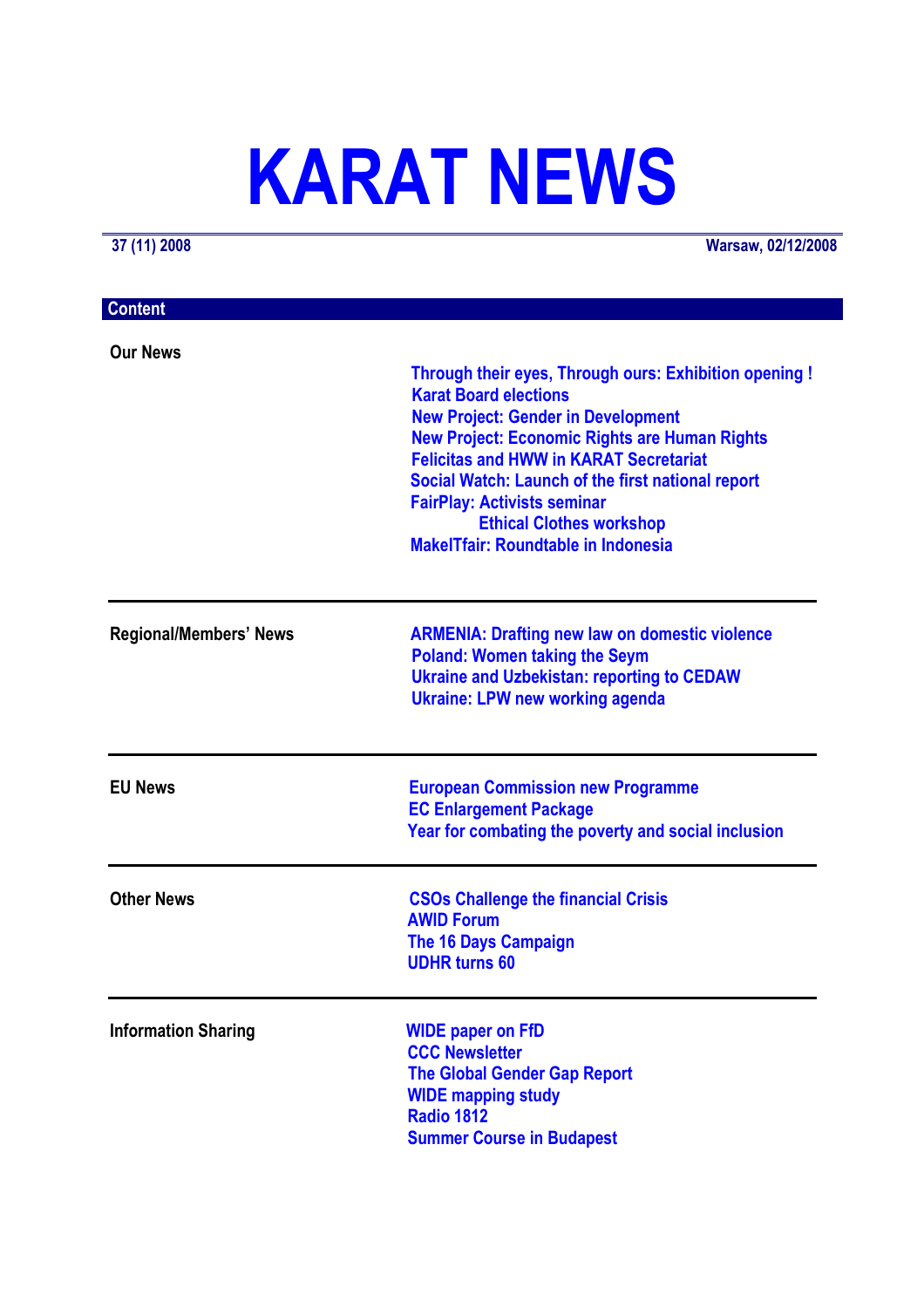## **Our News**

#### **Through their eyes, Through ours: Exhibition opening !**

|            | ,,,,,,,,,,,,,,,,,,,,,,,,,,,, |  |
|------------|------------------------------|--|
| THROUGH    | THROUGH                      |  |
| THEIR EYES | <b>OURS</b>                  |  |
|            | ,,,,,,,,,,,,,,,,,,,,,,,,,,,, |  |

KARAT together with other project partners has a pleasure to invite all of you to the opening of the exhibition "Through Their Eyes" which will take place at 6 PM on 23rd of January 2009 in University of Warsaw **I** Library. The exhibition will address the socio-economic situation of

women from Central Europe, Balkans and Central Asia. It will consist of photographs taken by 22 women artist from Azerbaijan, Armenia, Belarus, Georgia, Kazakhstan, Kyrgyzstan, Macedonia, Moldova, Serbia, Ukraine and Uzbekistan. The exhibition has received the honoured patronage of the first Lady of Poland Maria Kaczyńska.

The exhibition is part of the project funded by the European Comission "Through Their Eyes, Through Ours" implemented by KARAT together with GenderMediaCaucasus Journalists' Association (Georgia), Permaculture and Peacebuilding Center Ppc Shtip (Macedonia), Slovak Centre for Communication and Development (Slovakia), Women in Development Europe - WIDE (Belgium), WOMNET (Germany). Unfortunately we do not have funds to invite all the KARAT members to the event. Poject partners and KARAT Board will be attending, but if you are at that time in Poland we encourage you to join the opening or see the exhibition between 23of January and 8 February 2009.

In 2009 and 2010 the exhibition will be also shown in Slovakia, Germany and in Belgium.

For more information write to Ewa at ewa.pintera@karat.org.pl or Anita at anita.karat@karat.org.pl or visit the project site http://www.karat.org/index.php?pageId=278

#### **KARAT Board election**

KARAT member organizations are currently in the process of voting for the new Board. As terms of office of Nadezhda Azhgikhina, Pavilina Filipova, Jivka Marinova and Maryna Saprykina are coming to the end 4 new Board Members are going to be elected out of 6 candidates recommended by KARAT members during the nomination period. The results of the election will be announced on  $11<sup>th</sup>$  of December.

KARAT Secretariat staff wish good luck to all the candidates !

#### **New Project: Gender in Development**

We have a great pleasure to announce that a new 3 year EC project: *Building Support in New Member States for Gender-sensitive and -responsive European Development Co-operation* submitted by One World Action UK in partnership with KARAT and member organizations from Bulgaria (GERT), Czech Republic (Association for Equal Opportunities), Slovakia (Slovak Center for Communication and Development) and Romania ( Org 'AUR' ) has been approved ! The project is going to start in April 2009 with the primary objective to initiate the East-South-North cooperation and build capacity of women's NGOs to advocate for the full implementation of the EU gender equality policy in the NMS development cooperation agenda.

To know more write to Kasia at kasia.staszewska@karat.org.pl

#### **New Project: Economic Rights are Human Rights**

We are happy to inform you that a new project . Economic Rights of women are human rights" has just been launched. It promotes human rights in Eastern Europe, Central Asia and Balcans with the special emphasis on economic rights of women. It will involve publishing of awareness rising materials and a panel discussion on economic rights of women held on 23rd of January 2009. The project is implemented together with Slovak Center for Communication and Development as a part of the EC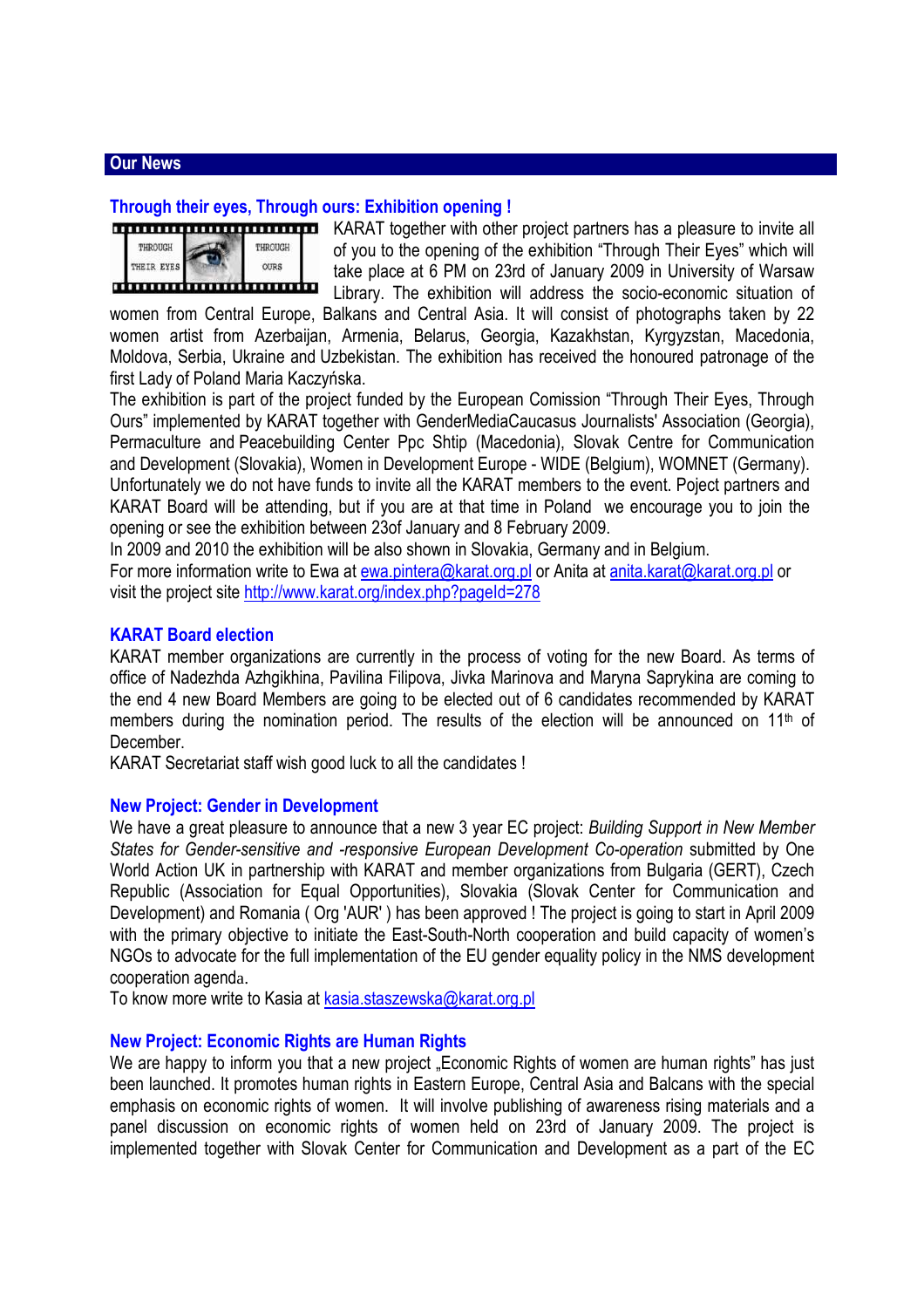funded programme "Promoting Development in Europe: Towards a Critical Mass and Beyond" of Minority Rights Group International.

For more information turn to Ewa at: ewa.pintera@karat.org.pl

# **Felicitas and HWW in KARAT Secretariat**

Representatives of FELICITAS (Serbia) and HomeWorkers Worldwide (HWW, UK) visited our office in Warsaw in order to research the possibility of cooperation within the KARAT Economic Justice program. Women in the informal economy and migration were the issues discussed. The meeting, inspiring for both sides, concluded with mapping of the joint priorities and the will for cooperation. To know more about the visit write to Kasia at: kasia.staszewska@karat.org.pl

# **Social Watch: Launch of the first national report**



We are pleased to inform you that on  $10<sup>th</sup>$  of December 2008 - the 60 anniversary of the adoption of the Universal Declaration of Human Rights - the first national social report of the Polish Social Watch Coalition (PSWC) will be launched in the Polish Parliament. The press conference is jointly organized by

PSWC and Parliamentary Club of the Left Wing. This year's theme of the report are human rights (hr). Except from the general articles on hr challenges in the 21st century, the report addresses the major hr issues in Poland. It also includes country reports covering CEE/CIS region as well as developing countries to which Polish Development Aid is directed.

To attend the launch of the report contact Marta at: info@karat.org.pl

To learn more about Polish Social Watch Coalition go to http://karat.org/index.php?pageId=303 or contact Magda at magda.pochec@karat.org.pl

## **FairPlay: Activists seminar in Berlin**



FairPlay activists from Poland, Austria and Germany joined the International Activists Seminar *For fair labour conditions in the Sporting goods Industry* organized within the joint project of KARAT, Südwind and INKOTA in Berlin on 14 - 15 November 2008. Participants had a chance to get familiar with the street theater techniques - a great tool for the awareness raising street actions. The seminar concluded with the actions outside Adidas and Puma stores urging corporations to stop working rights violations in the their suppliers chains.

To watch the film from the action visit: http://de.youtube.com/watch?v=W9NwI5VBKe8 To know more contact Joanna at: Joanna.szabunko@karat.org.pl

## **Ethical Clothes workshop**



*FairPlay in the garment industry. Is that possible?* was a title of a one day workshop organized in Warsaw on November 22. It provided young consumers with the overiew of the working conditions in clothing industry which employs mainly women. A special emphasis was placed on the alternatives like the ethical garment market growing up in Europe. The participants meet with the representative of the ethical shop from Germany and visit Warsaw based store with environment friendly clothes. The

workshop finished with the film screening and the debate engaging the trade union and NGOs representatives. In order to relax after the full day work the participants took part in the Clothes Exchange. It was a great way to clean up the closet from the clothes that are not used any more and get the new ones in the ecological and ethical manner.

To know more write to Joanna at: Joanna.szabunko@karat.org.pl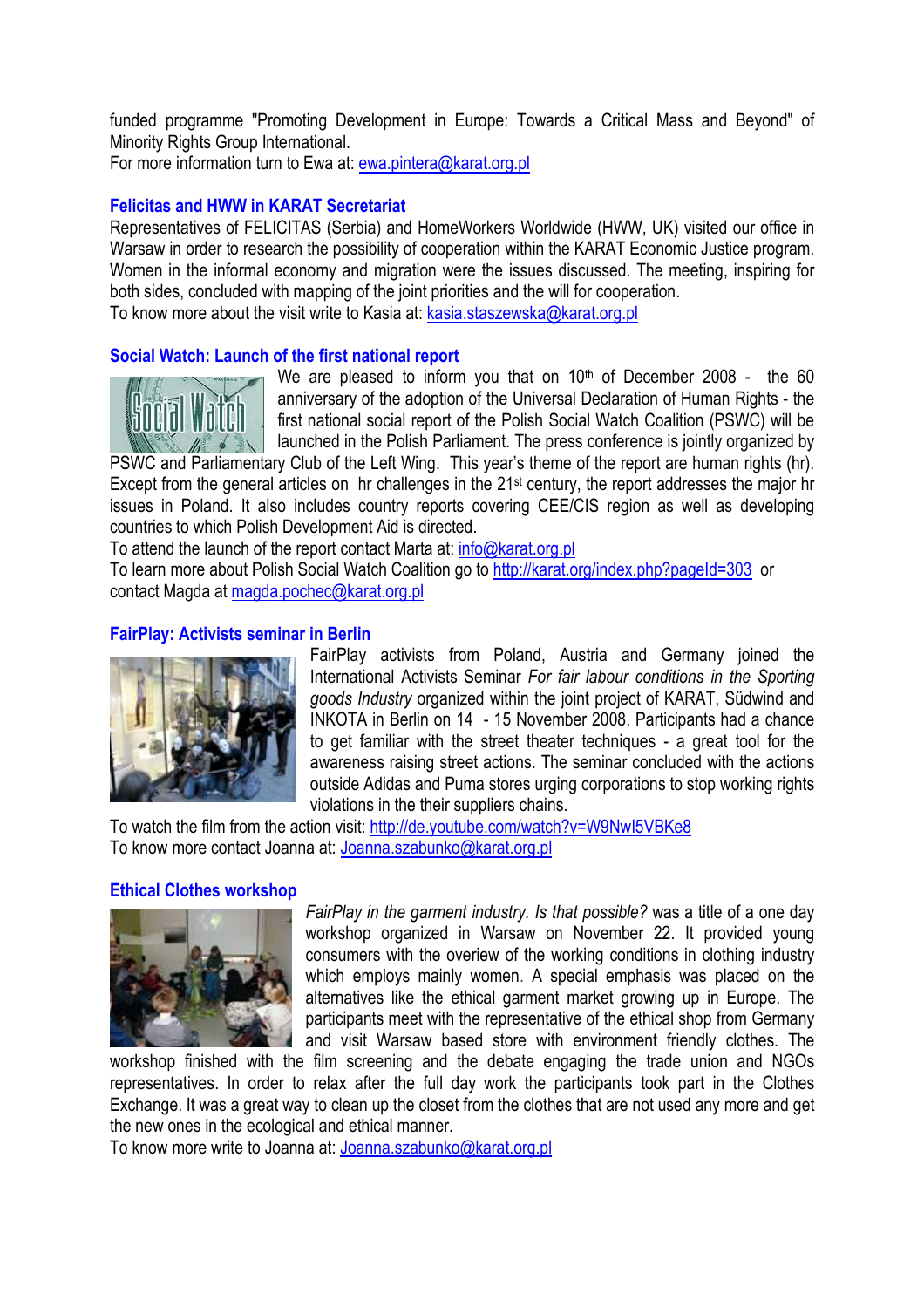## **MakeITfair: Roundtable in Indonesia**



for people everywhere

KARAT as a partner of the project MakeITfair & ProcureITfair, took part in a Round Table organised by GoodElectronics - International Network on Human Rights and Sustainability in Electronic, held in Indonesia - country where a lot of next generation electronics is produced. Apart form Indonesian and international trade unions, Southern and Northern NGOs were present, as well as other institutions from the region. The meeting consisted of several workshops on topics such as precarious work, e-waste, dialogue with

companies, urgent appeals actions etc. Participants visited local supply factories and a workers' residential area. One of the most important outcomes of the meeting was a common decision to organise effectively system of "urgent appeals" within the network.

For more information go to www.goodelectronics.org or contact Monika at: monika.matus@karat.org.pl

#### **National/Members' News**

#### **ARMENIA: Drafting new law on domestic violence**



Women's Right Center (WRC) working group is currently finalizing its work on the Draft Law on Domestic Violence and a strategy for further promotion of the Draft and Package of Supporting Regulations. WRC, KARAT Member Organization, has been working with the professionals from state and public structures (Police, Ministry of Labor and Social Issues, Ministry of Justice, etc.) forming a working

group elaborating the draft since early 2007. After the extensive work including roundtables, advocacy trainings and promotion of the document targeting the key officials, the WRC is planning to present the Draft to the National Assembly at the end of 2008. We are crossing the fingers for their success ! To know more about the project write to Susanna Vardanyan at wrcarm@arminco.com

## **Poland: Women taking the Seym**



On the 90<sup>th</sup> anniversary of wining the voting right around 200 women united within the Women's Citizen Forum (Obywatelskie Forum Kobiet) initiative dressed up like the early 20 century suffragists took over the Seym to draw the attention of the politicians to the problems women's political participation. "We want to remind everybody that the women have their own history. The voting right wasn't given to them for free, Polish women fought for that" said Agnieszka Graff, one of the action organizers. The performance was followed by the debate entitled "We'll by the MP's" joined by the

ex-Government Plenipotentiaries for Equal Status of Women and Men removed by the decision of the Council of Ministers on November 2005. Although the women's participation in the national and local governance structures in Poland is very law (from 10 to 20%) out of the all the MP's and the government officials invited for the celebrations only one took up the challenge to join the debate. To view the pictures from the action visit: http://www.feminoteka.pl/photogallery.php?album=17

#### **Ukraine and Uzbekistan: reporting to CEDAW**

Ukraine and Uzbekistan are the CEE/CIS countries scheduled to report to CEDAW Committee at the 45th CEDAW session to be held in January 2010. Since the NGOs have now the opportunity to submit the alternative report or a list of critical issues they want to be raised with their respective governments, IWRAW Asia Pacific is currently looking an Ukrainian and Uzbek women's group interested in engaging with the CEDAW review process.

IWRAW Asia Pacific facilitates the participation of women in the CEDAW review through the programme "From Global to Local". To learn more about their work visit: http://www.iwraw-ap.org/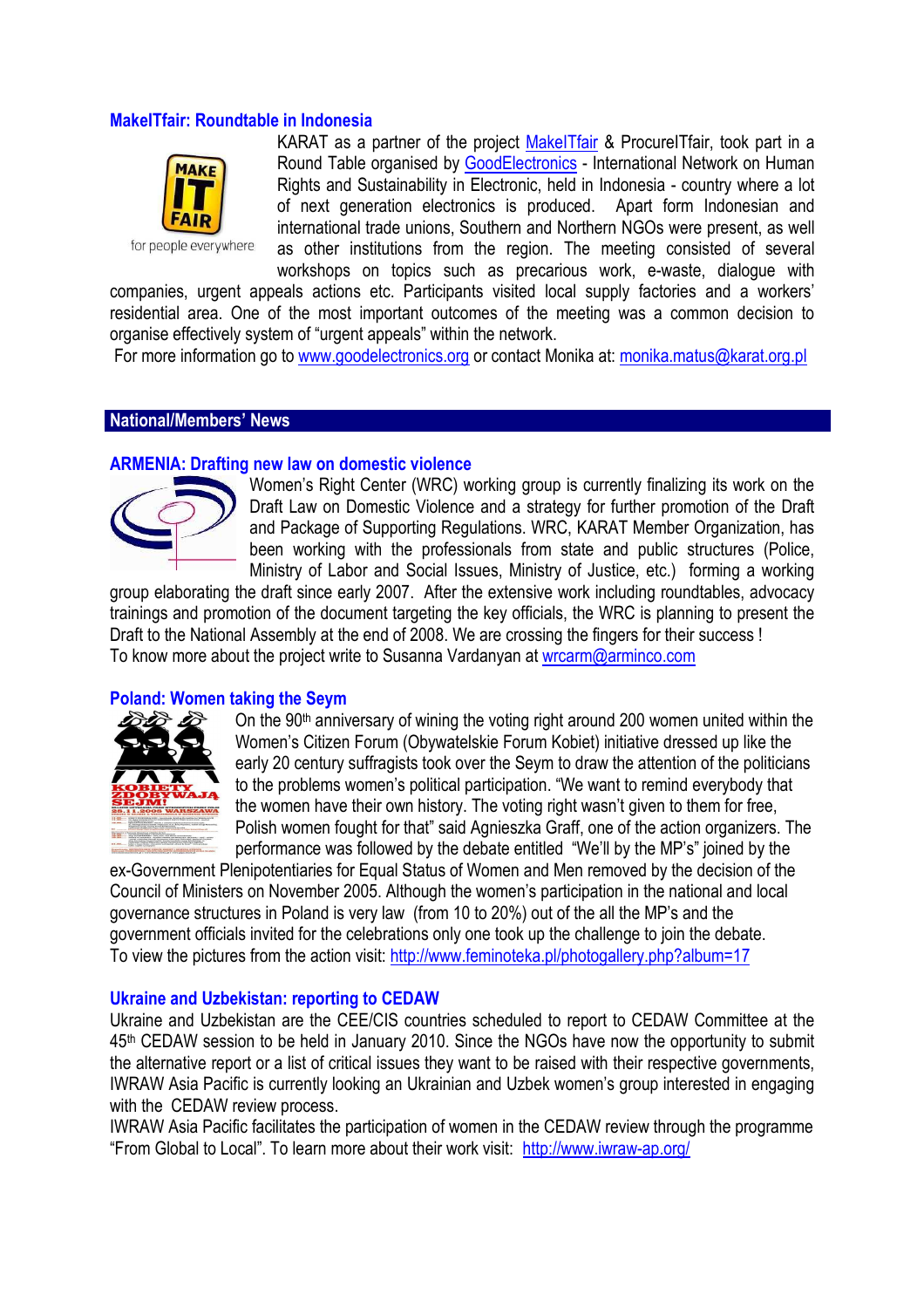#### **Ukraine: LPW new working agenda**



League Of Professional Women (LPW), KARAT Member Organization from Ukraine, has just held its annual meeting resulting in the new working agenda for 2008-2009. The main plans circulate around the field of Corporate Social Responsibility covering printing out the publication series, conducting the analytical

research on women entrepreneurship, grant applications on CSR & human rights & business. All interested in the full English version of the annual report as well as in networking or becoming a project partner contact Olena Lazarenko at: lpw@voliacable.com

## **EU News**

#### **Year for combating the poverty and social inclusion**

KARAT welcomes the decision of the European Commission to design 2010 as a European Year for combating Poverty and Social Exclusion. Sixteen % of the population in EU – majority of them women– is currently at risk of poverty. The initiative will have a budget of at least 26 million euro and will work towards recognizing the right of excluded people to play an active role in the society and reinforcing the commitment of all major political players for the more concrete actions.

To know more visit: http://ec.europa.eu/employment\_social/emplweb/news/news\_en.cfm?id=326

#### **European Commission new Programme**

The European Commission adopted new 2009 working programme wit the issues of financial crisis response, climate change, migration and development on the top of the agenda. The priorities are structured around 4 pillars: growth of job, climate change and sustainable Europe, action on citizens, international support.

To view the Commission's 2009 Roadmaps visit: http://ec.europa.eu/atwork/programmes/index\_en.htm

#### **EC Enlargement Package**

The European Union "enlargement package" – annual strategy document explaining policy on EU-Enlargement –is now accessible together with the reports of the progress made by last 12 months by EU candidates and potential candidates: Croatia, the former Yugoslav Republic of Macedonia, Turkey, as well as Albania, Bosnia and Herzegovina, Montenegro, Serbia and Kosovo.

To view the documents go to: http://ec.europa.eu/enlargement/press\_corner/keydocuments/reports\_nov\_2008\_en.htm

## **Other News**

#### **CSOs Challenge the financial Crisis**

In a context of unprecedented finances, climate and food crises NGOs around the world called for the European Union to fight for a Global Governance that would finally be democratic. Representatives of 10 000 NGOs from 82 countries in their "Messages from the world to the European Union" urged the UE to review its trade, agricultural, environmental and economic policies so that they contribute to a sustainable north and south development and to the fight against inequality.

To read the Messages go to: http://www.coordinationsud.org/IMG/pdf/WorldmessagesEurope\_EN.pdf

## **AWID Forum**

About 1500 women's rights leaders and activists from around the world met on November 14-17 in Cape Town, South Africa at the 11<sup>th</sup> AWID International Forum on Women's Rights and Development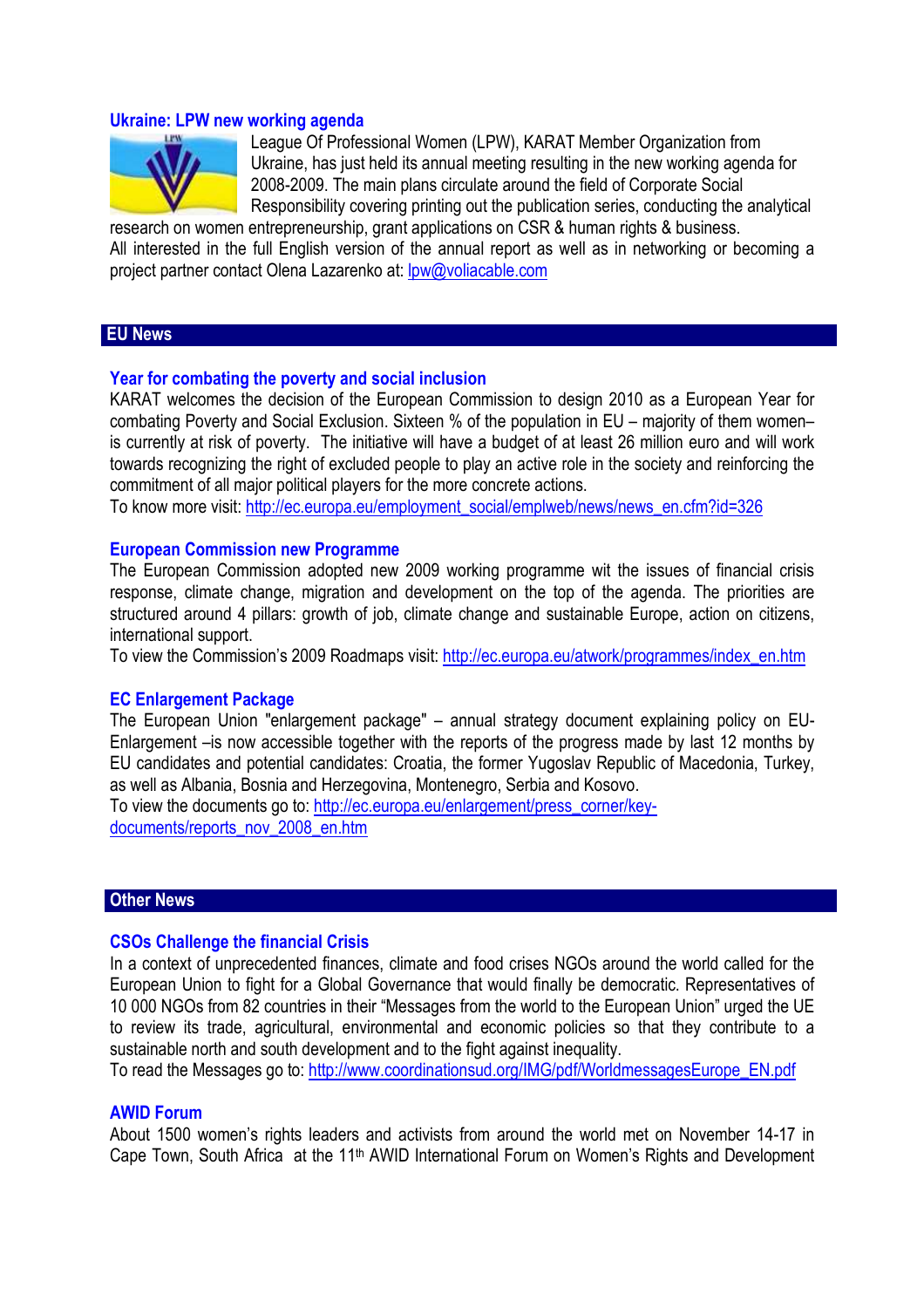"The POWER of Movements". Organized every 3 years AWID Forum is one of the biggest event of its kind, serving as a strategize, networking, celebration, and learning space.

To view the documents and the testimonials from Cape Town visit: http://www.awid.org/forum08/

# **The 16 Days Campaign**

On November 25 international campaign of 16 Days of Activism Against Gender Violence has started. This year theme is **"**Human Rights for Women ‹—› Human Rights for All: UDHR60". The 16 Days Campaign has been used as an organizing strategy by individuals and groups around the world to call for the elimination of all forms of violence against women. Since its start in 1991 over 2,000 organizations in approximately 154 countries have joined the action.

For more information and to receive a Take Action Kit go to: http://www.cwgl.rutgers.edu/16days/about.html

# **UDHR turns 60**

The Universal Declaration of Human Rights (UDHR) turns 60 on 10 December 2008. If you want to join UN system-wide advocacy campaign launched by the UN secretary General in 2007 to commemorate this anniversary related public information documents, photographs, background information and ideas for activities are available at:

http://www.ohchr.org/EN/UDHR/Pages/60UDHRIntroduction.aspx

## **Information Sharing**

## **WIDE paper on FfD**

WIDE position paper towards the Financing for Development process and ongoing now International Conference in Doha to review the Monterrey consensus can downloaded from: http://www.widenetwork.org/index.jsp?id=400

We encourage you to use this document for your lobbying activities.

## **WIDE mapping study**

With regard to the upcoming 2009 UN climate Change Conference that is going to replace the Kyoto Protocol WIDE is currently looking for the suggestions for paper, resource persons and partners working or planning to work around the issues of gender equality and climate change.

With any recommendations or interest to work on this topic contact Isabelle Gentilhomme at isabelle@]wide-network.org

## **CCC Newsletter**

'Threads' – New, completely redesign, biannual newsletter of Clean Clothes Campaign is now ready to download from http://www.cleanclothes.org/ftp/Threads-01.pdf Have a nice read!

# **The Global Gender Gap Report**

Produced by the World Economic Forum the 2008 Global Gender Gap Report is examining the women's situation in 130 countries providing this way an insight into the gaps between women and men in over 92% of the world's population.

Publication can be reached at:

http://www.weforum.org/en/Communities/Women%20Leaders%20and%20Gender%20Parity/GenderGa pNetwork/index.htm.